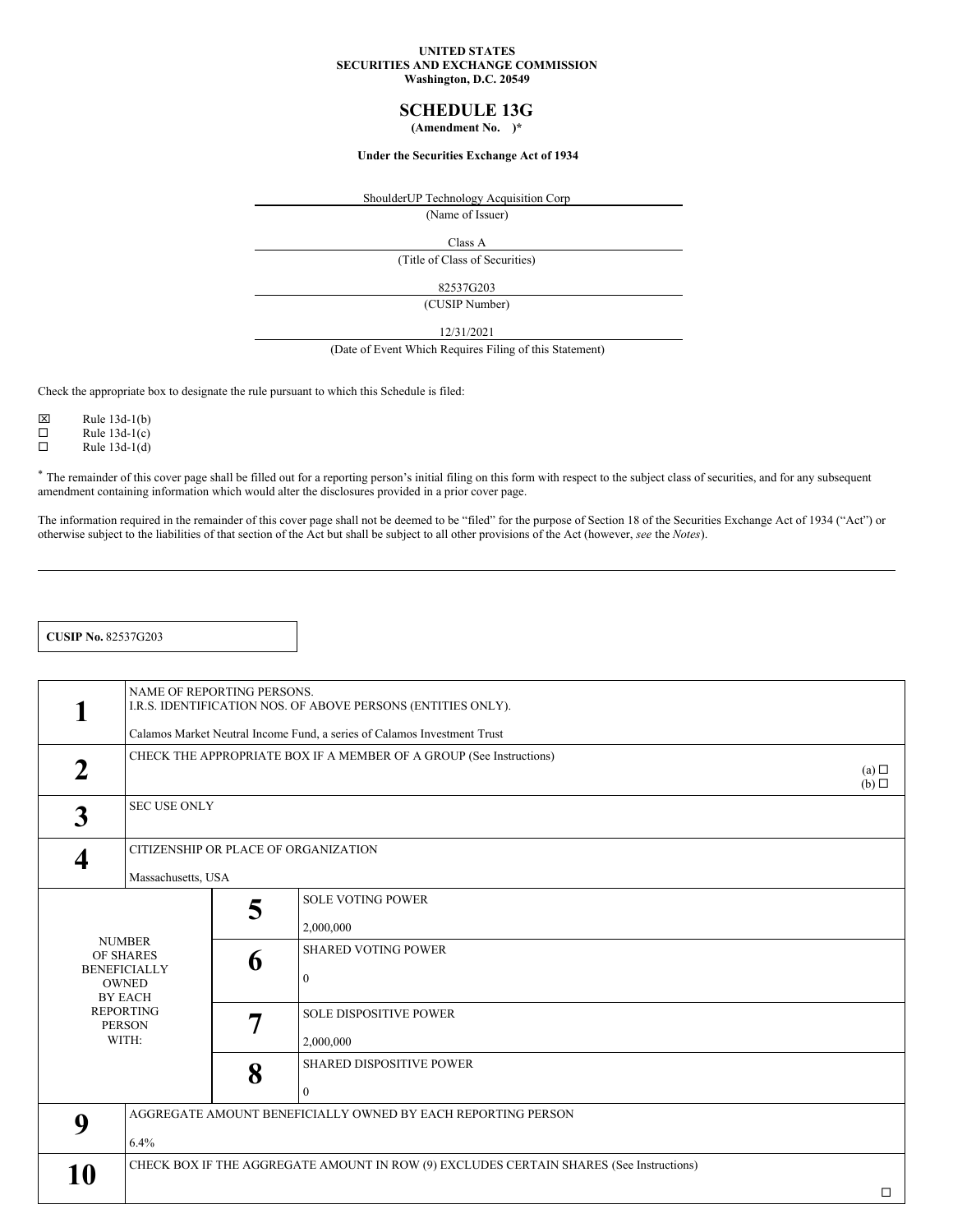|               | PERCENT OF CLASS REPRESENTED BY AMOUNT IN ROW (9) |  |  |  |  |
|---------------|---------------------------------------------------|--|--|--|--|
|               | 6.4%                                              |  |  |  |  |
| $\rightarrow$ | TYPE OF REPORTING PERSON (See Instructions)       |  |  |  |  |
|               | IV                                                |  |  |  |  |

Page 2 of 6

| Item 1. | (a)                                                                                                                  | <b>Name of Issuer</b>                                                                                                                                                             |  |  |  |  |
|---------|----------------------------------------------------------------------------------------------------------------------|-----------------------------------------------------------------------------------------------------------------------------------------------------------------------------------|--|--|--|--|
|         |                                                                                                                      | ShoulderUP Technology Acquisition Corp                                                                                                                                            |  |  |  |  |
|         | (b)                                                                                                                  | <b>Address of Issuer's Principal Executive Offices</b>                                                                                                                            |  |  |  |  |
|         |                                                                                                                      | 135 5 <sup>th</sup> Avenue                                                                                                                                                        |  |  |  |  |
|         |                                                                                                                      | $7th$ Floor<br>New York, NY 10010                                                                                                                                                 |  |  |  |  |
|         |                                                                                                                      |                                                                                                                                                                                   |  |  |  |  |
| Item 2. | (a)                                                                                                                  | <b>Name of Person Filing</b>                                                                                                                                                      |  |  |  |  |
|         |                                                                                                                      | Calamos Market Neutral Income Fund, a series of Calamos Investment Trust                                                                                                          |  |  |  |  |
|         | (b)                                                                                                                  | Address of Principal Business Office or, if none, Residence                                                                                                                       |  |  |  |  |
|         |                                                                                                                      | 2020 Calamos Court<br>Naperville, IL 60563                                                                                                                                        |  |  |  |  |
|         |                                                                                                                      |                                                                                                                                                                                   |  |  |  |  |
|         | (c)                                                                                                                  | Citizenship                                                                                                                                                                       |  |  |  |  |
|         |                                                                                                                      | Massachusetts, USA                                                                                                                                                                |  |  |  |  |
|         | (d)                                                                                                                  | <b>Title of Class of Securities</b>                                                                                                                                               |  |  |  |  |
|         |                                                                                                                      | Class A                                                                                                                                                                           |  |  |  |  |
|         | (e)                                                                                                                  | <b>CUSIP Number</b>                                                                                                                                                               |  |  |  |  |
|         |                                                                                                                      | 82537G203                                                                                                                                                                         |  |  |  |  |
| Item 3. | If this statement is filed pursuant to Rule $13d-1(b)$ , or $13d-2(b)$ or (c), check whether the person filing is a: |                                                                                                                                                                                   |  |  |  |  |
|         | (a)                                                                                                                  | $\Box$<br>Broker or dealer registered under section 15 of the Exchange Act.                                                                                                       |  |  |  |  |
|         | (b)                                                                                                                  | $\Box$<br>Bank as defined in section $3(a)(6)$ of the Exchange Act.                                                                                                               |  |  |  |  |
|         | (c)<br>(d)                                                                                                           | $\Box$<br>Insurance company as defined in section $3(a)(19)$ of the Exchange Act.<br>$\mathbf{x}$<br>Investment company registered under section 8 of the Investment Company Act. |  |  |  |  |
|         | (e)                                                                                                                  | $\Box$<br>An investment adviser in accordance with Rule $13d-1(b)(1)(ii)(E)$ .                                                                                                    |  |  |  |  |
|         | (f)                                                                                                                  | $\Box$<br>An employee benefit plan or endowment fund in accordance with Rule $13d-1(b)(1)(ii)(F)$ .                                                                               |  |  |  |  |

**CUSIP No.** 82537G203

(g)  $\Box$  A parent holding company or control person in accordance with Rule 13d-1(b)(1)(ii)(G).<br>  $\Box$  A savings association as defined in Section 3(b) of the Federal Deposit Insurance Act. (h)  $\Box$  A savings association as defined in Section 3(b) of the Federal Deposit Insurance Act.<br>(i)  $\Box$  A church plan that is excluded from the definition of an investment company under sec  $\Box$  A church plan that is excluded from the definition of an investment company under section 3(c)(14) of the Investment Company Act.<br>A non-U.S. institution in accordance with Section 240.13d-1(b)(1)(ii)(J). (j)  $\Box$  A non-U.S. institution in accordance with Section 240.13d-1(b)(1)(ii)(J).<br>(k)  $\Box$  Group, in accordance with Rule 13d-1(b)(1)(ii)(K). Group, in accordance with Rule  $13d-1(b)(1)(ii)(K)$ .

Not applicable.

## **Item 4. Ownership.**

The following information is provided as of December 31, 2021:

The following sets forth the share ownership as to each of the Reporting Persons:

**(a) Amount beneficially owned: 6.4%**

**(b) Percent of class: 6.4%**